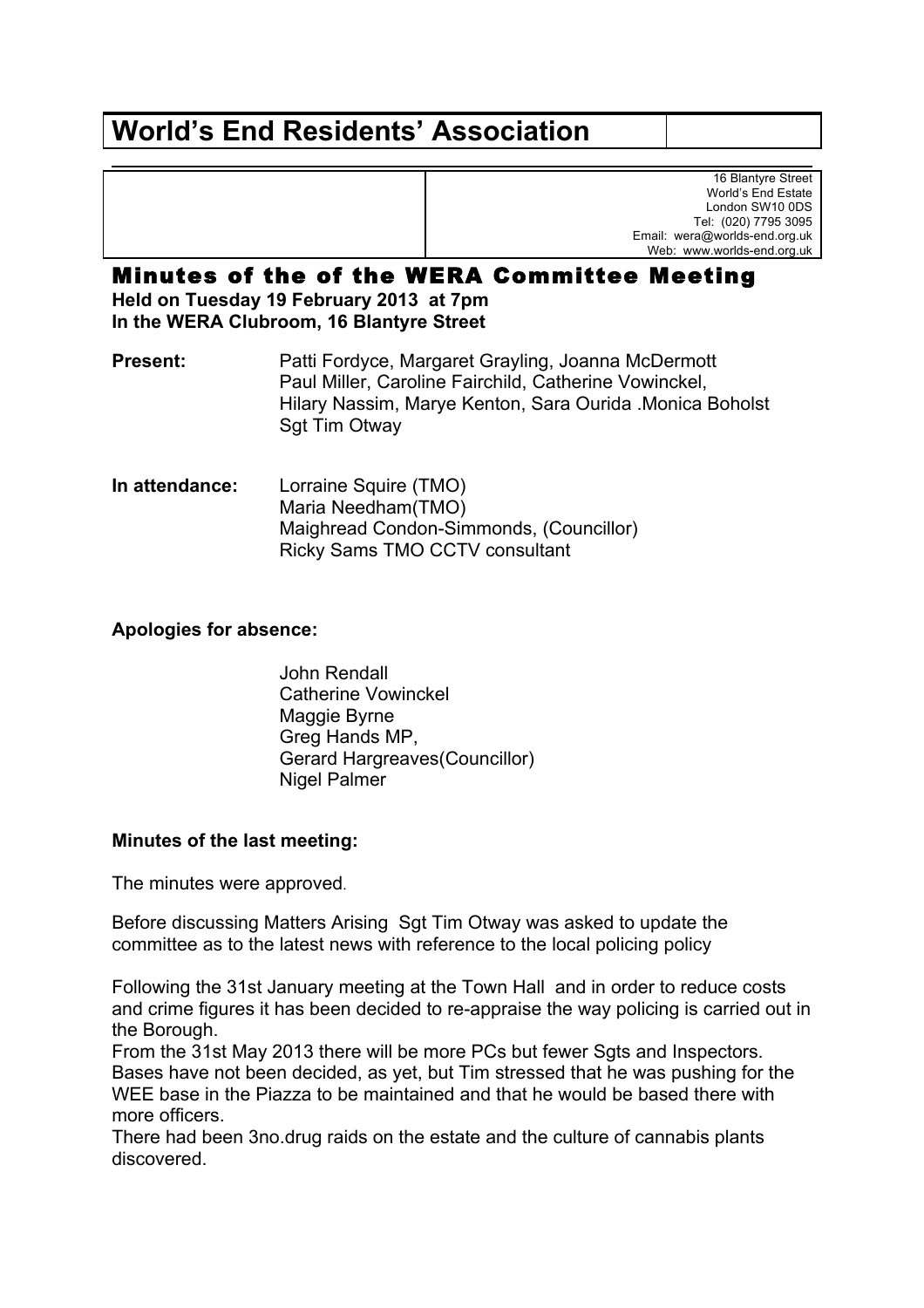There was continuing evidence of cannabis smoking on the staircases and walkways. Police, including 'night shifts', continue to patrol all areas. The 'Knife Bank' is to be removed on 21st Feb 2013.

## **Matters arising and Outstanding**

#### **1. CCTV:**

See:-Brief notes taken at meeting held on 30 Jan 2013 to discuss the CCTV system installed at WEE. (Circulated previously)

Although drawings were not yet available showing the location of all cameras several members of the committee, together with Sgt. Otway had walked the site with Ricky Sams and agreed the location of cameras, in particular at the main entrance doors/ lift lobbies. Agreement of other locations in walkways, gardens etc. was ongoing.

Permission is required from the council to locate a camera on the Theatre Wall.

10 existing cameras were also being replaced. The Concierge was being made aware of the location of all the cameras and how to identify them on their monitors.

Ricky was concerned at the 'quality' and location of some of the lobby lighting and whether this was affecting the quality of the CCTV footage. He will report on this later.

There is funding for Stage1 of the CCTV improvements. Phase2 funding is required from the next financial year budget.

A dedicated and trained member of the TMO site office staff was still to be nominated to review CCTV recorded footage.

### **2. Digital TV:**

CV reported that the requirements of the contracts are as *stated* in the contracts but that it was not know as to whether the requirements, as set out in the contracts, are being met.

There was no report from the (TMO) as to whether the contract conditions are being met.  $\bullet$   $\bullet$   $\bullet$   $\bullet$ 

### **3. Lighting:**

CV reported that the requirements of the contracts are as *stated* in the contracts but that it was not known as to whether the requirements, as set out in the contracts, are being met.

There was no report from the (TMO) as to whether the contract conditions are being met.  $OO$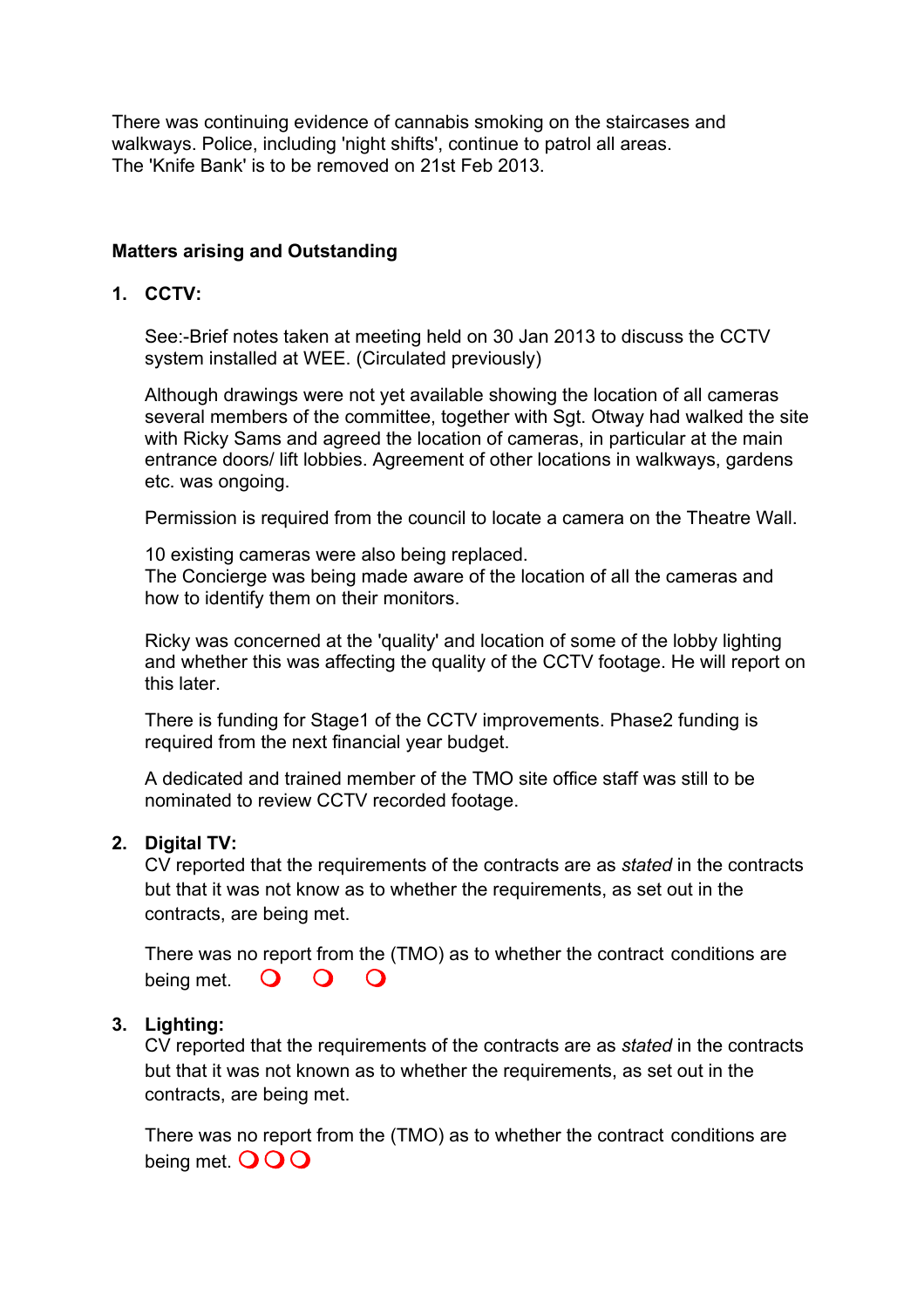## **4. Roof Gutters:**

The (TMO) previously reported that remedial work is to be carried out to several roofs. Details are still awaited from the TMO management.  $\bigcirc$   $\bigcirc$   $\bigcirc$ NP had previously asked for copies of Maintenance Contracts (TMO) reported that the maintenance contracts are the responsibility of Andy Marshall TMO) These included :-Lifts

**Doors Walkwavs** Roofs

The contracts do not require regular but quarterly inspections. Problems identified by the TMO should to be dealt with promptly. Update required from

## $TMO$   $O$   $O$

## **5. Fire Doors:**

**EHJ** expressed concern that the many of the Fire Door Closers were not operating correctly nor were located in the correct position.

PM stated that a report from Briton Door Closers that was sent to the TMO on 27th September 2011 and other occasions has not been acknowledged. The report highlighted the diversity of closers being used and that, in many instances, the closers were not suitable for purpose.

DH (TMO) had previously reported that an audit was being carried out on the closers. The report will be copied to the committee.  $\Box$ 

EHJ also expressed concern at the boarded up fire doors on the 14th floor of Greaves Tower despite previous complaints to the TMO.

Maintenance schedules are still awaited from LS (TMO) as promised despite being available from the  $(TMO)$   $\bullet$   $\bullet$   $\bullet$ 

### **6. Fire Risk Assessments:**

DH (TMO) has issued the FRAss reports.

PM will review these reports and report to the next meeting

PM again brought to the attention of the committee and the TMO the recent fatalities reported in the local media concerning High Rise buildings.

## **7. Tenants Handbook:**

Previously agreed amendments to the Tenants Handbook with regards to the Fire Evacuation Strategy have not been actioned nor could the TMO inform the meeting as to when this would be in hand or who within the organisation is responsible for issuing the amended document.

The seriousness of this inaction was stressed, by those residents in attendance, in particular on behalf of those older and handicapped people living on our estate.

LS (TM0) reported that the new hand book had not been updated because the 'flexible tenancy' agreement had not been resolved.

LS (TM0) to update.  $\bigcirc$   $\bigcirc$   $\bigcirc$ 

### **8. Anti Social Behaviour:**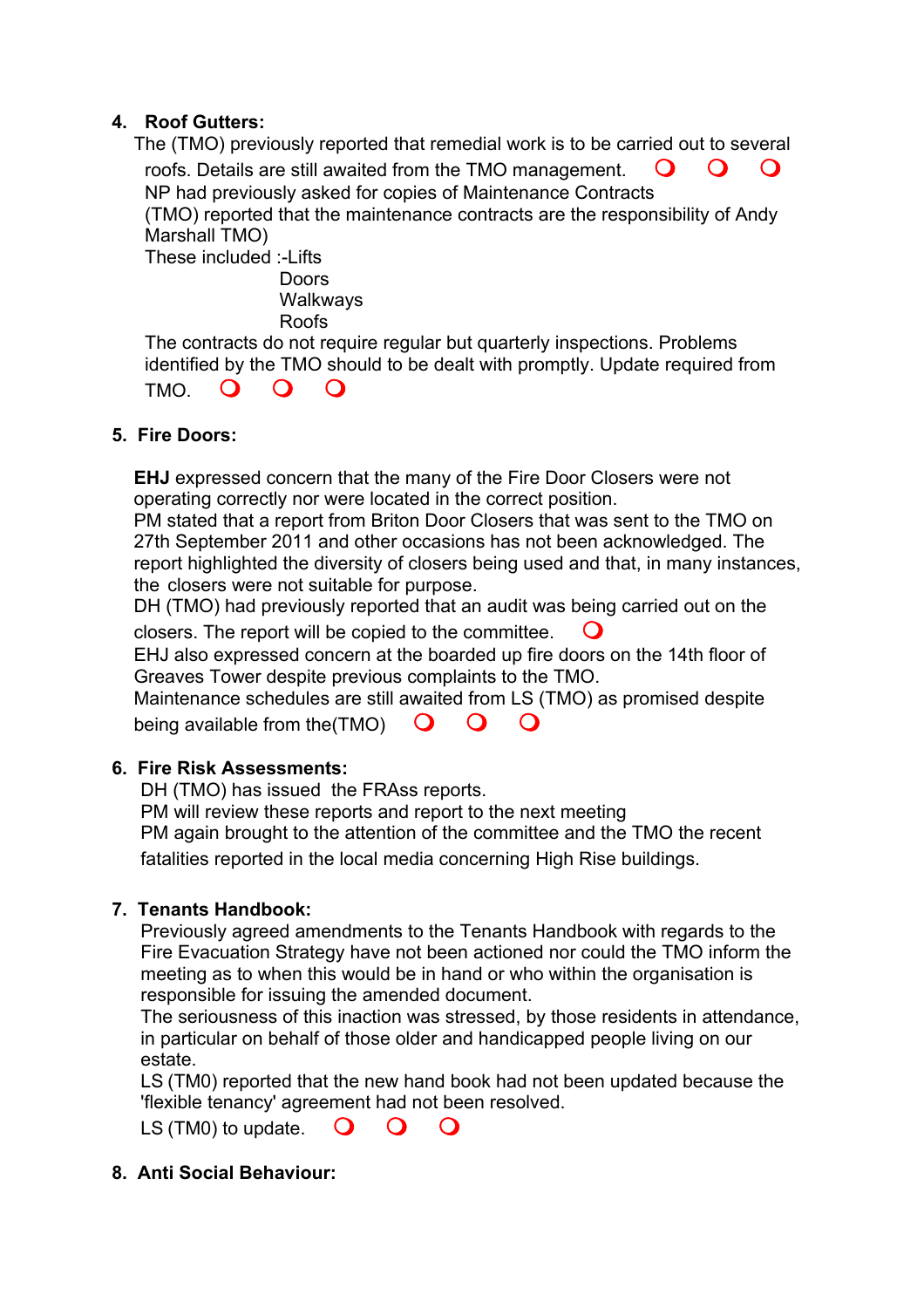Concern was again expressed at the number of gangs hanging around the walkways/staircases smoking/taking drugs.

People are still congregating and drinking on the steps adjacent to the Halal **Butchers** 

The committee expressed concern at the time taken to take any action. It was agreed that a full list of TMO contact telephone numbers be drawn up and displayed on notice boards in all lift lobbies.  $\Box$   $\Box$   $\Box$ 

## **9. ARB(Area Review Board) Bid:**

The failure of the 'Flashpoint' bid means that a sum of money is available for alternative improvements.

The following suggestions have been proposed:-

(i) Paint floors of landings- still awaiting remedial proposals from

supplier/contractor to TMO

(ii) Paint ceilings of landings.

(iii) Changing thermostats to radiators. PM reported heating system operating is pressurised to 10bar. TMO engineers to advise. m

A suggestion that the money is transferred to further improvement of lighting/security would have to be agreed by a minimum of 40 tenants. All other suggestions were welcome.

## **10. Meetings Attended:-**

A meeting with Ricky Sams - see notes above.. Patti went to the Kensington and Chelsea borough (Police) event held on the **31 January 2013** at 8pm at the Chelsea Town Hall

## **11. CPEG(Community & Police Engagement Group) .**

See notes (above) taken from Sgt Otway

## **12. Cavity Wall Insulation.**

No survey has been issued nor were any members of the committee aware of such a survey having being carried out in the form requested despite many statements to the contrary.  $\Box$ 

PM reported the following:-

I have had a preliminary look at the information sent to WERA re: InstaBead Cavity Wall Insulation. The brochures are of little use to us. However the Agreement Certificate they attached states:-

Page 3: The products are for use in buildings up to and including 12 m in height. The products may also be used in buildings over 12 m in height where a height restriction waiver has been issued by the BBA. - no waiver is evident!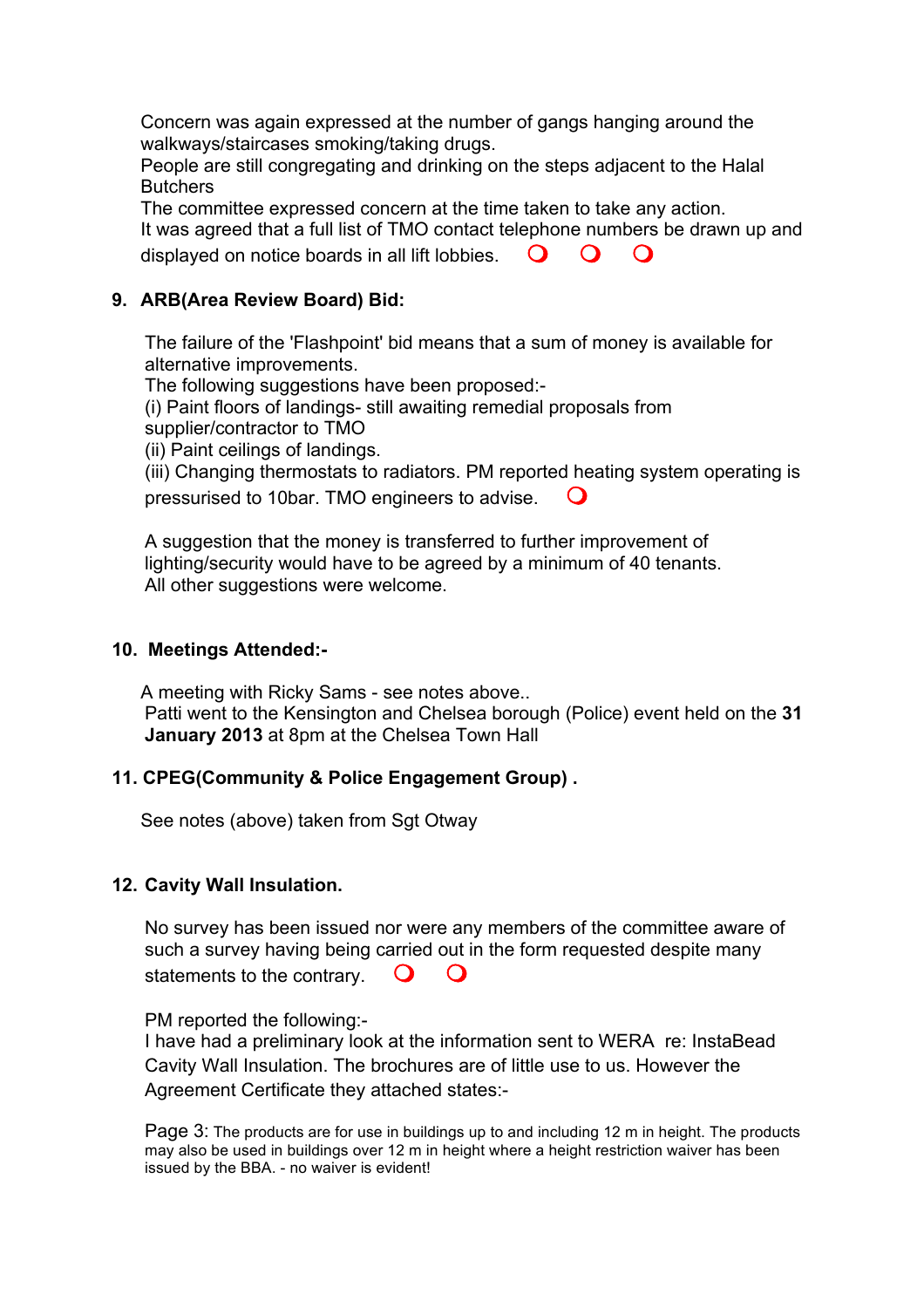Page 4: Raked or recessed mortar joints should be avoided in high exposure areas. WEE has recessed mortar joints and there are high exposure conditions, particularly in the high rise blocks!

Page 5: The products will not allow water to cross the wall construction via the insulation. Water, which penetrates the outer leaf of the wall, will drain down the cavity face of the outer leaf. However there will no longer be a cavity!

Page6: Should it for any reason become necessary, the products can be evacuated from the **cavity** 

I simply do not believe this. The beads recommended are bonded together and are not free flowing.

Page 8:

Heat loss through uninsulated areas will not be reduced and they will also be subject to a slightly higher risk of condensation!

As explained at the meeting building construction particularly to existing buildings is not an exact science.

The drilling patterns illustrated are for low rise dwellings. There is no mention of high rise buildings.

The Agreement Certificate quotes many British Standards and Codes of Conduct .I will try to access these as soon as I can.

I might say that at this initial response to our request for information I am not very impressed - let's see what the survey shows.

No response has been received from the TMO despite the TMO's insistence that a decision is urgent.  $\Box$ 

### **13. Planting/Piazza**

Nigel Palmer had previousl reported that the Friends of the Piazza Committee was being wound up.

£200 had been paid to Donald ? The outstanding balance of funds is going to Smart.

JR reported that Gilly of SMART had agreed to take over the maintenance of all the planters on the piazza starting next month.

NP reported that the delay in responding to correspondence regarding the planting budget was due to the ongoing 'winding up' of the Friends of the Piazza committee and will be resolved shortly.

### **14. Rubbish Collection:**

It was reported that waste bins under Dartrey Tower and the rubbish compound to the rear of the Chemists on Kings Road were still being used for the disposal of discarded vegetables and packaging from the Halal butchers. The Council is monitoring the situation.

### **15. TMO Housing Management.**

Lorraine Squire (TMO) has issued Residents Leaflet on 'how to behave' relating to the dumping of rubbish out of windows.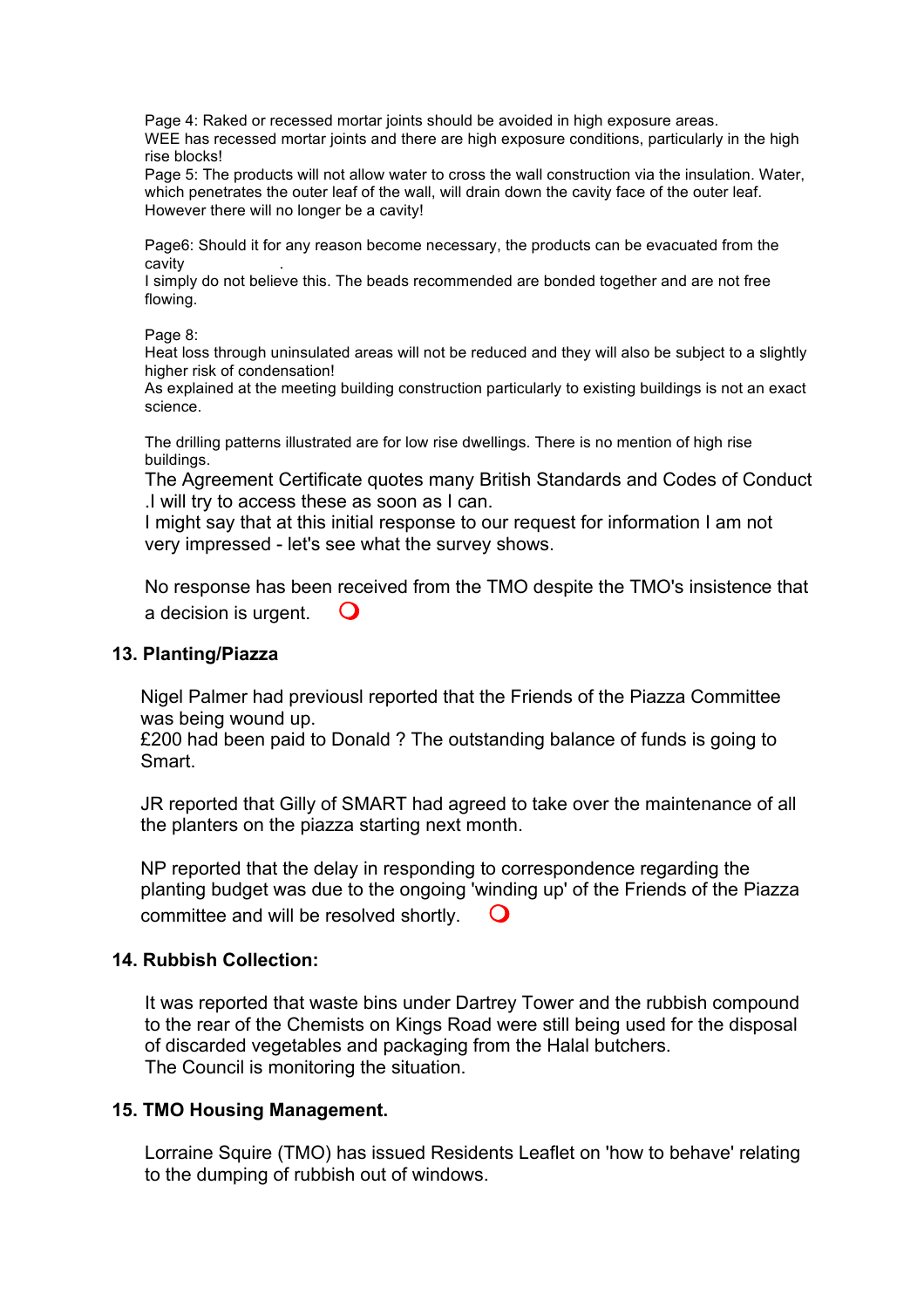However the wording of the leaflet was questioned and was not considered to be sufficiently clear.

Rubbish is still being thrown from windows. It was reported that cigarette stubs thrown from flats above had caused damage to floors in a resident's flat and could have caused a fire situation if not discovered earlier enough.

Janice Rae is responsible for Health and Safety issues and further action is required.

## **16. Leaseholder issues:**

Clarification was requested regarding the confused messages coming from the TMO with regards to the integrity of the main entrance doors into flats. DH reported that the FRAss. report did not indicate any problems but that she would check this when copies of the reports have been issued. On behalf of EW. PM asked for a copy of the correct specification for the door. DW(TMO) promised to do this ASAP.  $\bigcirc$   $\bigcirc$ 

**17.AOB:**

## **(i) Works in Car Park.**

The contractor responsible for the upgrading of the kitchens in Blantyre Tower has been allocated a row of car parking spaces in the underground park for storage. TMO has informed owners of the spaces affected. The contractor's management will be located in the Home Ownership Office. TMO waiting for notice of commencement of works and method statement

### **(ii) Liaison Officer:**

It was decided that there was no longer a need for a Liaison Officer.

### **(iii) Ventilation in Kitchens and Bathrooms:**

PM explained that the ventilation system relied on a central vertical ventilation system in the central risers pulling foul air from the kitchens and bathrooms into a 'dry' duct. This relied on the large fans located on the roof of each riser. It was reported that these fans were operating correctly but that regular checks should be made.

However the foul drainage system was also located in the risers but in separate 'wet' pipes. These pipes are liable to the build up of grease and other 'nasties' and foul air can occasionally pass by the u-bends to sanitary fittings. It was suggested at the meeting that a way of degreasing the central risers be investigated by the TMO.

### **(iv) Committee/Community Room:-**

The committee thanked MG for keeping the committee room clean and tidy and agreed that OCR would now be engaged to maintain standards.